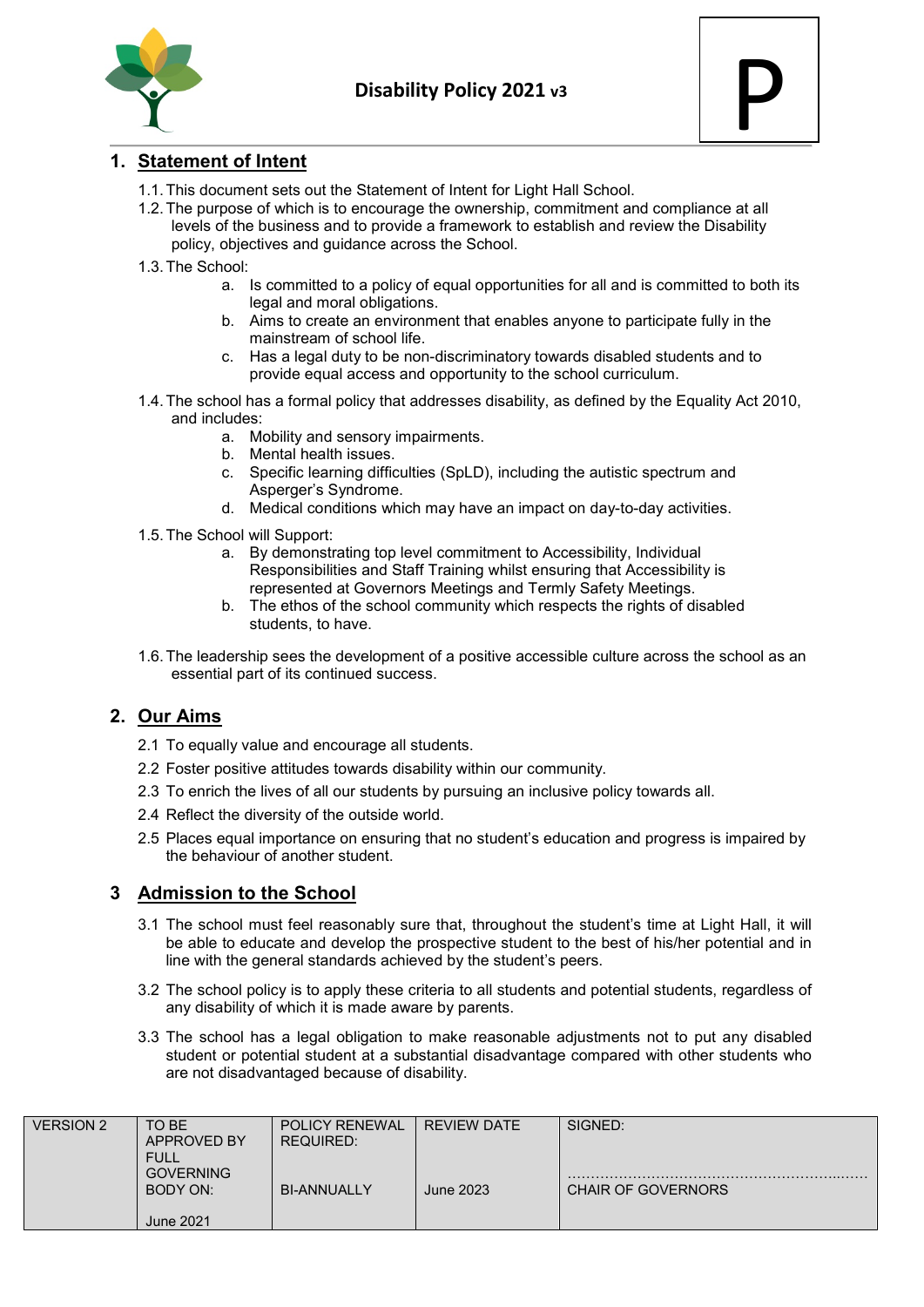

- 3.4 The School requires parents to inform the school in respect of the disability of a prospective student in the relevant section of the application form.
- 3.5 In assessing any student or prospective student, the school may take such advice and require such assessments e.g., Educational Psychologist's report, and recommendations as it regards as appropriate.

## **3. Physical Access**

- 3.1. Under legislation the school is not required to remove or alter physical features.
- 3.2.Parents should be aware that the school site covers a wide area with many old buildings of more than one storey and without lifts. Like many secondary schools, the school has subject areas with designated classrooms thus requiring students to move around the site, necessitating the use of steps or stairs in buildings to access classrooms. Students with impaired mobility will therefore be somewhat disadvantaged by these problems.
- 3.3.The school is addressing these issues as part of the buildings development and refurbishment programme but some substantial improvements cannot be achieved by reasonable adjustments short of major alterations at prohibitive cost to the school.
- 3.4.The Accessibility Plan will meet legal planning duties and will seek to improve physical access within the constraints of local planning permission and the school budgetary needs.

## **4. Education & Curriculum**

- 4.1.Staff will continue to be made aware of students with Disability or Special Educational Needs
	- a. SENDCO
	- b. Heads of Year
	- c. Pastoral Mangers
- 4.2.Staff will continue to be made aware of strategies to make "reasonable adjustments" within the classroom so as not to place disabled students at a substantial disadvantage in accessing the curriculum.
	- Such strategies will be included in Departmental Handbooks.
- 4.3.Staff will need to adapt their teaching to the learning patterns of all the students according to their abilities and needs.
	- Such differentiation should be reflected in Departmental Schemes of Work.
- 4.4.The implementation of reasonable adjustments to classroom management, teaching and expectations, should not prejudice the progress of other students, nor their Health and Safety.
- 4.5. All educational and curriculum needs should be made accessible as is reasonably practical such as:
	- a. Science Laboratories
	- b. Design & Technology Workshops
	- c. Sports Hall & Equipment

# **5. Sporting & Recreational Activities**

- 5.1. The school will continue to provide equal access to all school activities for disabled students, within the constraints of the physical nature of the site, the budgetary costs, the Health and Safety implications and difficulties of supervision.
- 5.2. The school will continue to provide equal access to all school activities for disabled students, within the constraints of the physical nature of the site, the budgetary costs, the Health and Safety implications and difficulties of supervision.
- 5.3. Individual Risk Assessment and management strategies will be provided for disabled students engaged in school trips or visits.